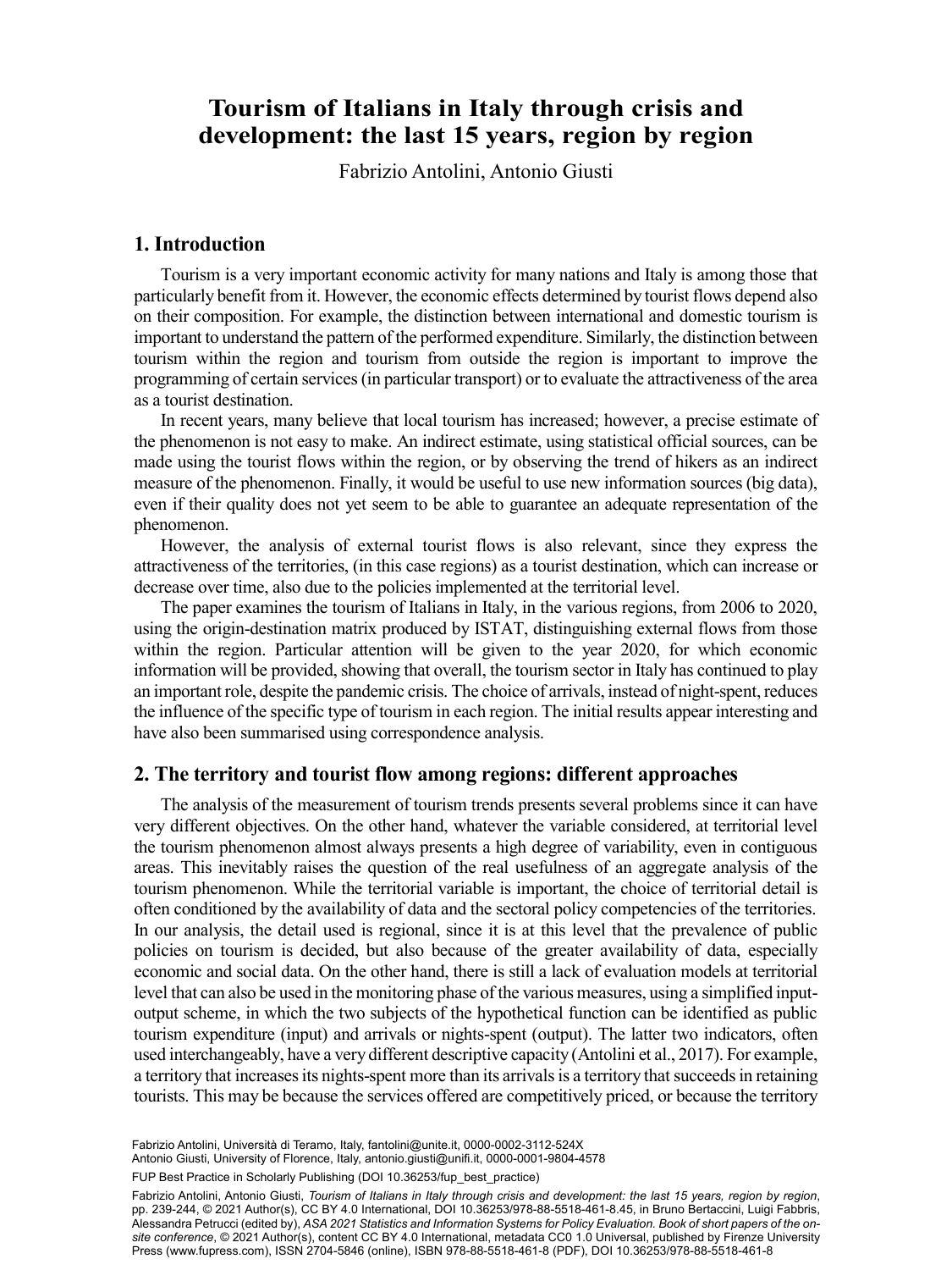has been able to exploit its many tourist destinations. On the other hand, as far as policy is concerned, two different approaches can be followed: one aimed at carrying out many small actions appropriately coordinated in different sectors; the other aimed at carrying out a small number of actions concentrated in sectors considered to be a priority on the scale of possible actions. Whichever approach is used, which must of course be identified only after an overall analysis of the territory's strengths and weaknesses, an analytical knowledge of tourist flows cannot be omitted.

If, as described above, the distinction between arrivals and nights-spent is important, for the purposes of analysing tourism flows it is very useful to distinguish between internal and external tourism flows. Reference is often made, especially when describing the impact of Covid-19 on the tourism sector, to proximity tourism. It is defined as that form of tourism characterised by trips relatively close to the place of residence of the visitors. One way to measure proximity tourism is to break down the analysis of regional tourism flows into internal and external. As we shall see, the two flows at regional level in the period considered (2006-2020) have not always shown similar trends. Another important tool for the measurement of movements is represented by big data that in the Covid-19 period represented a powerful tool for the analysis of people's movements on the territory. The reference is to Google Map (https://www.google.com/covid19/mobility/) as it provides information to assess movements in a specific territorial area. For example, in the metropolitan area of Rome in the period July 15<sup>th</sup> - August 26<sup>th</sup>, using these data we know that the attendance in the parks increased by 4% compared to the reference period. The use of data for the analysis of tourist flows still presents several critical issues, which could be resolved by better targeting the usability of the data. In fact, these data do not yet allow a comparison between geographical areas with certain tourist vocations (mountain, seaside, cultural, …).

## **3. The data employed and the descriptive analysis**

The breakdown of flows into internal and external uses the data contained in the origindestination matrix of arrivals at a regional level as recorded in the survey on the movement of accommodation facilities(ISTAT, 2020). This survey, as it is known, is a census survey (Petrei and Manente, 2018; Antolini and Grassini, 2020) which produces information down to the level of detail of individual municipality. The availability of the origin-destination matrix is only at the regional level, while it would be important for it to be available down to the provincial level. In this way, tourism within the region would be mapped very precisely and could also support regional transport planning. The analysis is carried out considering tourist arrivals, as we want to analyse tourist flows from origin to destination and highlight connectivity between regions. This analysis will be carried out at a later stage, however, compared the preliminary analysis which aims to break down regional tourist flows into external and internal.

In Figure 1, we have considered arrivals because our objective is initially to verify whether the two flows always record the same trend at the regional level and, subsequently, through correspondence analysis, to have a measure of the level of similarity existing between each region (Rij). Over the years, the first consideration that can be made is that the tourist flows within the region are always lower than those from other regions, except for Sicily from 2016 to 2017 and Piedmont from 2008 to 2012. However, the difference between internal and external tourism remains the simplest index of attractiveness which in fact is particularly high in some of the regions shown in the figure above (Friuli, Trentino, Tuscany, Umbria, Aosta Valley, Marche).

Overall, internal tourism is less variable than external tourism, partly because it is a more habitual flow of tourists. There is also a statistical measurement problem that affects the level of internal tourism (but not its performance). In fact, only rented houses managed in an entrepreneurial way or those rented with a registered contract for tourism purposes are recorded, while secondowned houses escape the survey. Finally, the level of internal tourism is also conditioned by the large number of the resident population. The combination of these aspects explains both the lower level and the lower variability of the internal tourist flow compared to the external one.

However, some regions show variability regarding internal flows, for example, Lazio,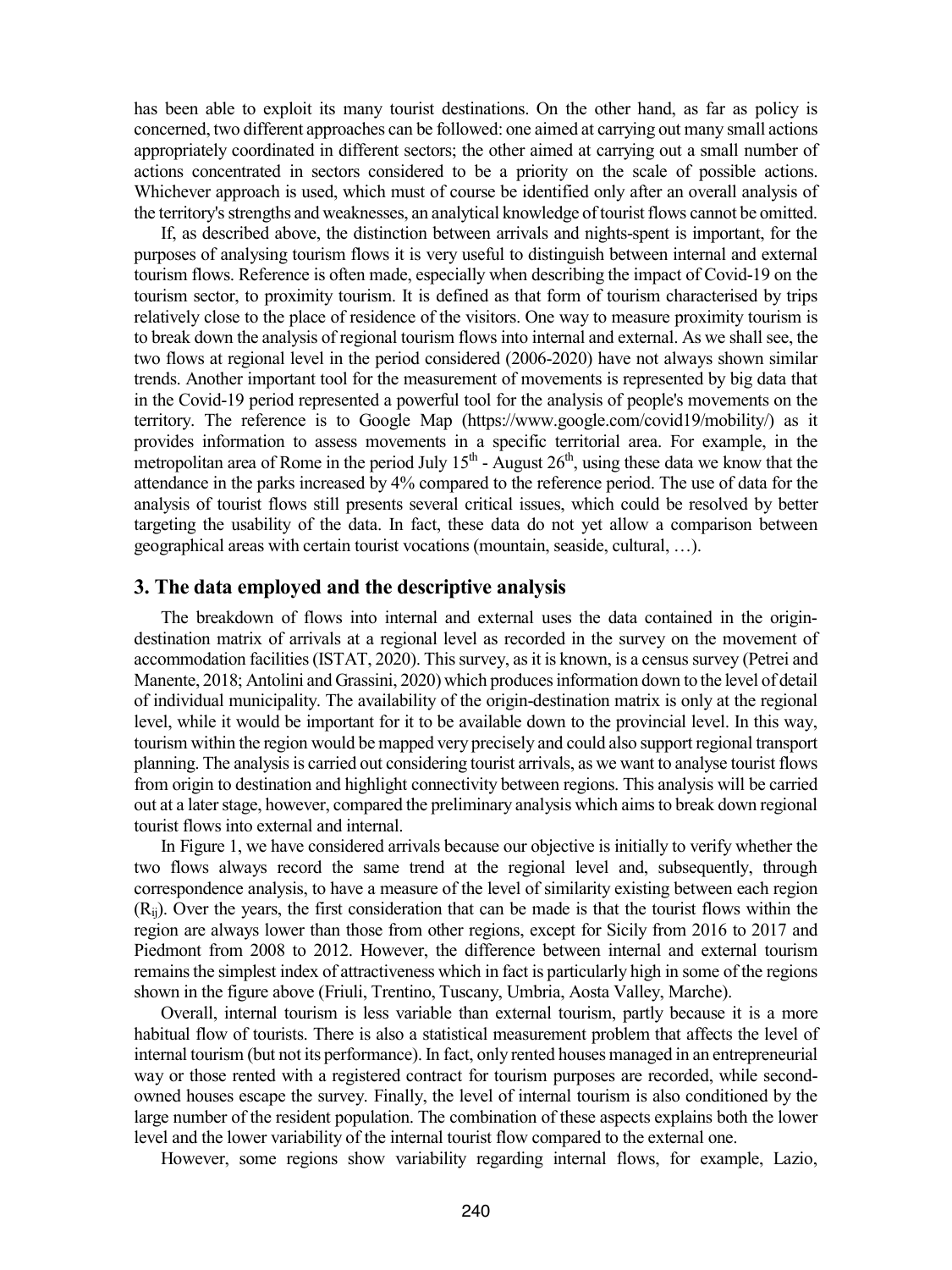Campania, Apulia, Calabria (only from 2016) and Sardinia. Among these, Campania is the only region to have an extremely irregular trend as regards internal flows, in particular decreasing from 2008 to 2016 and increasing from 2016 to 2019, but in any case not far from the level of flows recorded in 2006 and 2007. The trend can be explained by the economic crisis that was particularly incisive at a regional level, and in fact the trend of internal tourist flows takes on the same trend as GDP, particularly over the years 2012-2013 where GDP fell by 0.8 and 1.3 percent. Sicily is the only region where internal tourism exceeds external tourism in 2015 and 2016. This is due to the decrease in external flows while the internal flow, although slightly growing, remains substantially stable. The dynamics of external flows appear to be conditioned by the lack of infrastructure, which makes it difficult to reach and physically move around the territory.



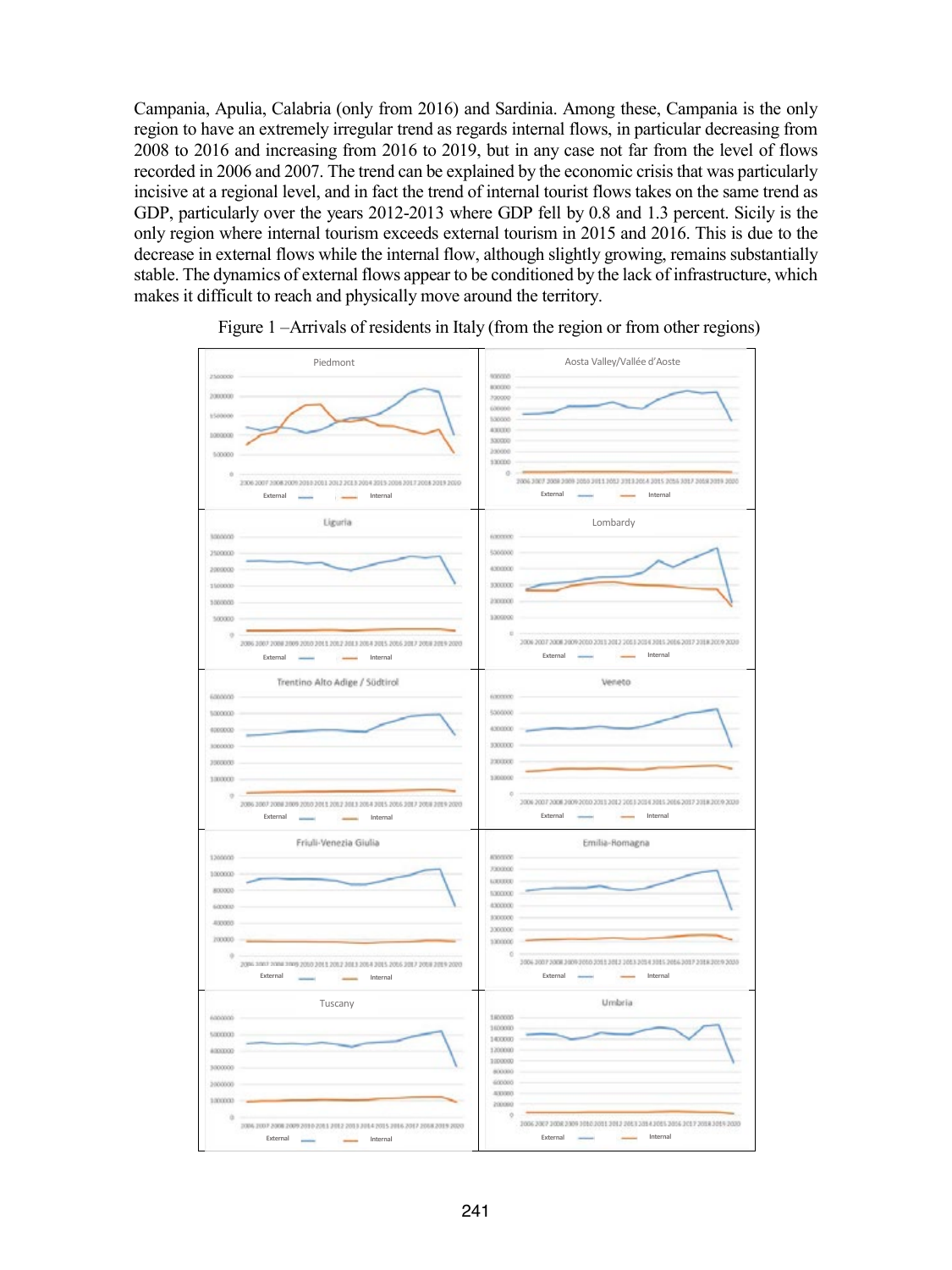



In addition, the small and sometimes negative difference (2016-2017) between flows from outside and inside the region indicates Sicily's low attractiveness. Finally, it should be noted that in years when there is a decrease in the external tourist flow in Sicily (e.g., 2016-2017), those from neighbouring regions increase in Basilicata, Apulia, and Calabria. Finally, the decrease in external flows in 2012 can be traced back to the country's recessionary crisis at that time.

A special analysis deserves the year 2020 where, due to the pandemic, there was a change in the levels and composition of tourist flows. If we analyse the summer period (July-September 2020), the number of visitors to establishments decreased in trend terms by 36.1 per cent. This was due to the sharp drop in foreign visitors, who fell by 39.7 per cent, even though the overall flow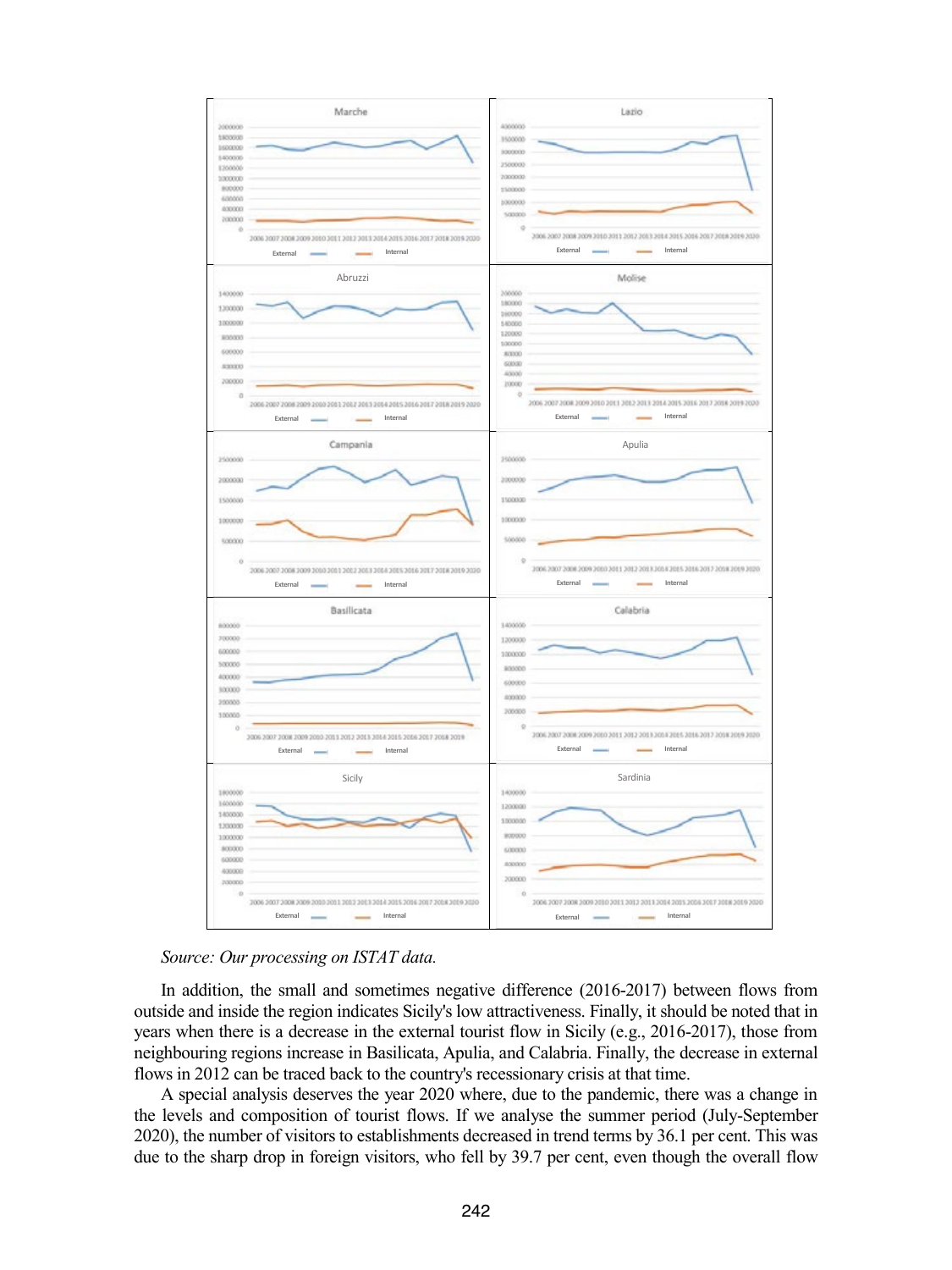was made up of the lower outflow of residents who poured into the country. Italian tourists accounted for 86.2 per cent of the total (ISTAT, 2020). Moreover, again analysing the tourist flows, with reference to the overall data just mentioned, it must be remembered that the motivation is almost entirely due to leisure travel, while the missing part is due to business travel, although in the July-September period it usually has a lower impact. Regarding the impact of Covid-19 on the productive sectors, an important proxy is the indicator related to the opening of VAT numbers. Compared to 2019 in the section of economic activity relating to accommodation and catering and sports and entertainment activities, the contraction was 34.1 per cent and 33.5 per cent respectively. As is well known, both activities represent an important part of the tourism industry. The situation remains difficult in 2021 and in the period January-March, considering the same economic activities, the contraction was 25.3% and 4.7% respectively (Ministry of Economy and Finance, 2021).

#### **5. Some first results with the correspondence analysis**

To get a synthetic picture of the dynamics we are considering, we decided to use the correspondence analysis (Benzécri, 1973), a technique of multivariate statistical analysis of an exploratory nature, which allows us to analyze the existence of association patterns between qualitative variables. As is known, this technique considers each modality of the qualitative variables as an element of analysis; therefore, we will have 20 regions as destination and 20 regions as origin. We have only analyzed four years: 2008 which reflects the recessive economic crisis, 2014 which is the moment of recovery after the second economic crisis occurred in 2012, 2019 because it is an extremely positive year for Italian tourism, and 2020 which represents the time of the pandemic.

In figure 2, we have the projection of the 20 Italian regions in a graph with two factorial axes. In particular, the regions as origins, in blue with the indication of the year, and the region as destination, in red. In this first reading we will only look at the regions as destination.

In 2008, a year of relative crisis for tourism, the graph shows three alignments, which allow us to identify three different groups of regions, which, limiting ourselves to the destinations, are: 1) Calabria, Basilicata, Campania, Molise, Apulia, Abruzzo, Umbria, and Lazio; 2) Piedmont, Aosta Valley and Liguria; 3) Friuli-Venezia Giulia, Trentino Alto Adige and Veneto. Marche, Tuscany and Lombardy are close to the center of gravity.

In 2014, a year of recovery after the previous crises, the graph is more compact. Campania moves away from the center of gravity, followed at a distance by Calabria, Molise, Basilicata, and Apulia; while Piedmont, Aosta Valley and Liguria show another alignment.